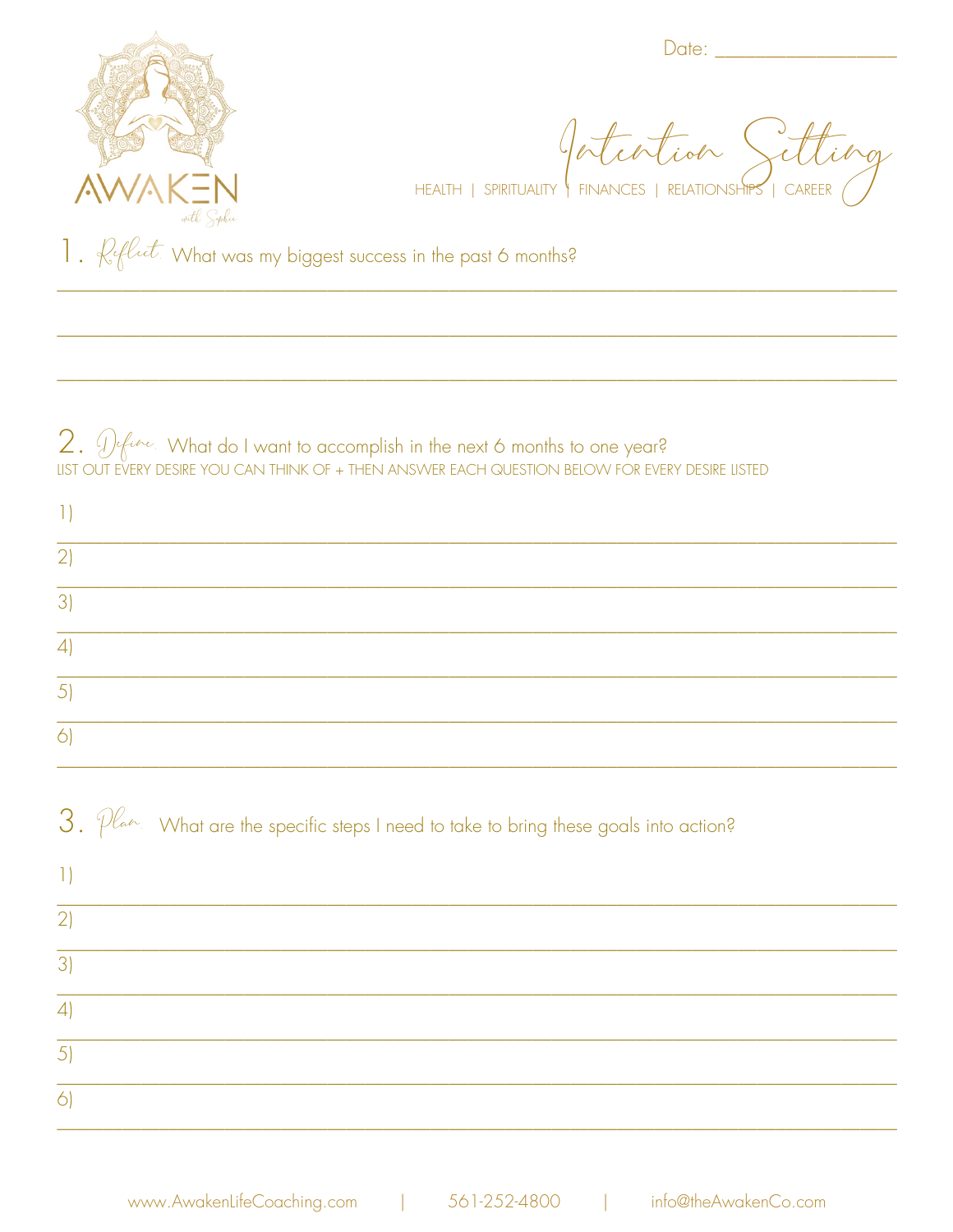## 4. Full put yourself inside the goal actually happening. How will I feel when these goals become my reality?

| $\Box$                 |                                                                                                                    |
|------------------------|--------------------------------------------------------------------------------------------------------------------|
| 2)                     |                                                                                                                    |
| $\overline{3}$         |                                                                                                                    |
| $\left 4\right $       |                                                                                                                    |
| 5)                     |                                                                                                                    |
| 6)                     |                                                                                                                    |
|                        |                                                                                                                    |
|                        | 5. $\ell$ spood. What are some obstacles that may arise and $\rightarrow$ How do I plan to respond                 |
| $\vert$ 1)             |                                                                                                                    |
| 2)                     |                                                                                                                    |
| $\overline{3}$         |                                                                                                                    |
| $\left 4\right\rangle$ |                                                                                                                    |
| $\overline{5}$         |                                                                                                                    |
| $\bigcirc$             |                                                                                                                    |
|                        |                                                                                                                    |
|                        | 6. Substracting Take intentions from Question $2 + 4$ and fill in the blanks. I want _______ so that I feel _____. |
| $\vert$ )              |                                                                                                                    |
| 2)                     |                                                                                                                    |
| $\overline{3}$         |                                                                                                                    |
| 4                      |                                                                                                                    |
| $\overline{5}$         |                                                                                                                    |
| $\overline{6}$         |                                                                                                                    |
|                        |                                                                                                                    |